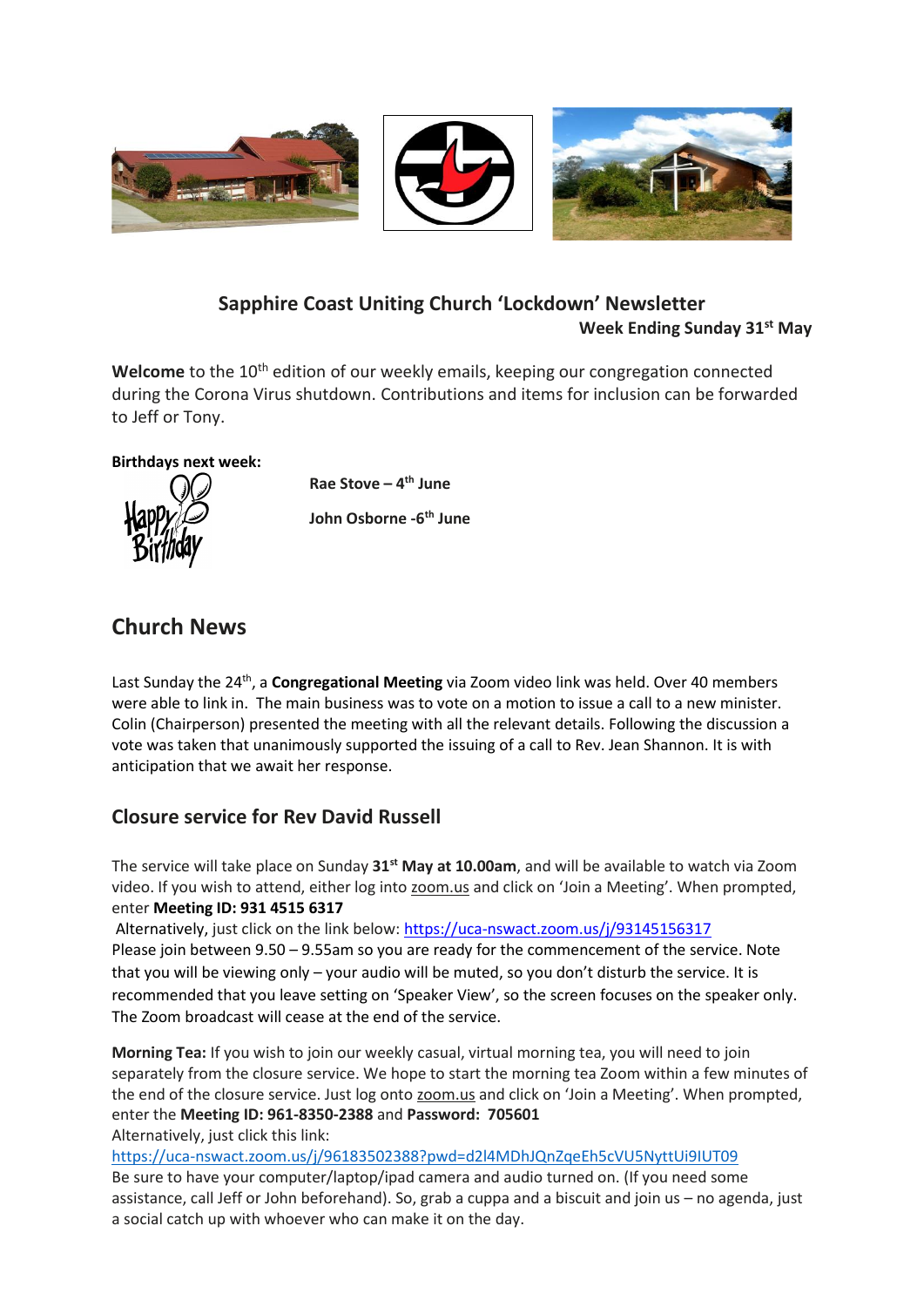

The next **Church Council** meeting will now be held at 2.00pm on Thursday 4<sup>th</sup> June. At this stage the meeting will be held by Zoom video, unless restrictions on indoor gathering are changed in the interim, with further details to follow. A Zoom invitation will be sent to regular attendees closer to the time.

**The UnitingCare Merimbula Board** meets 3-4 times a year, with the role of overseeing the administration of our local Community Visitors Scheme (CVS) and supporting Greg Wollaston in his role as co-ordinator. At the moment we have a vacancy on the board. If you are looking for a small volunteer role where you can make a contribution to your local community, please call secretary Shirley Bazley on 64959231. The UnitingCare Merimbula/CVS Board have also deferred their next meeting until such time as will allow an indoor face to face meeting.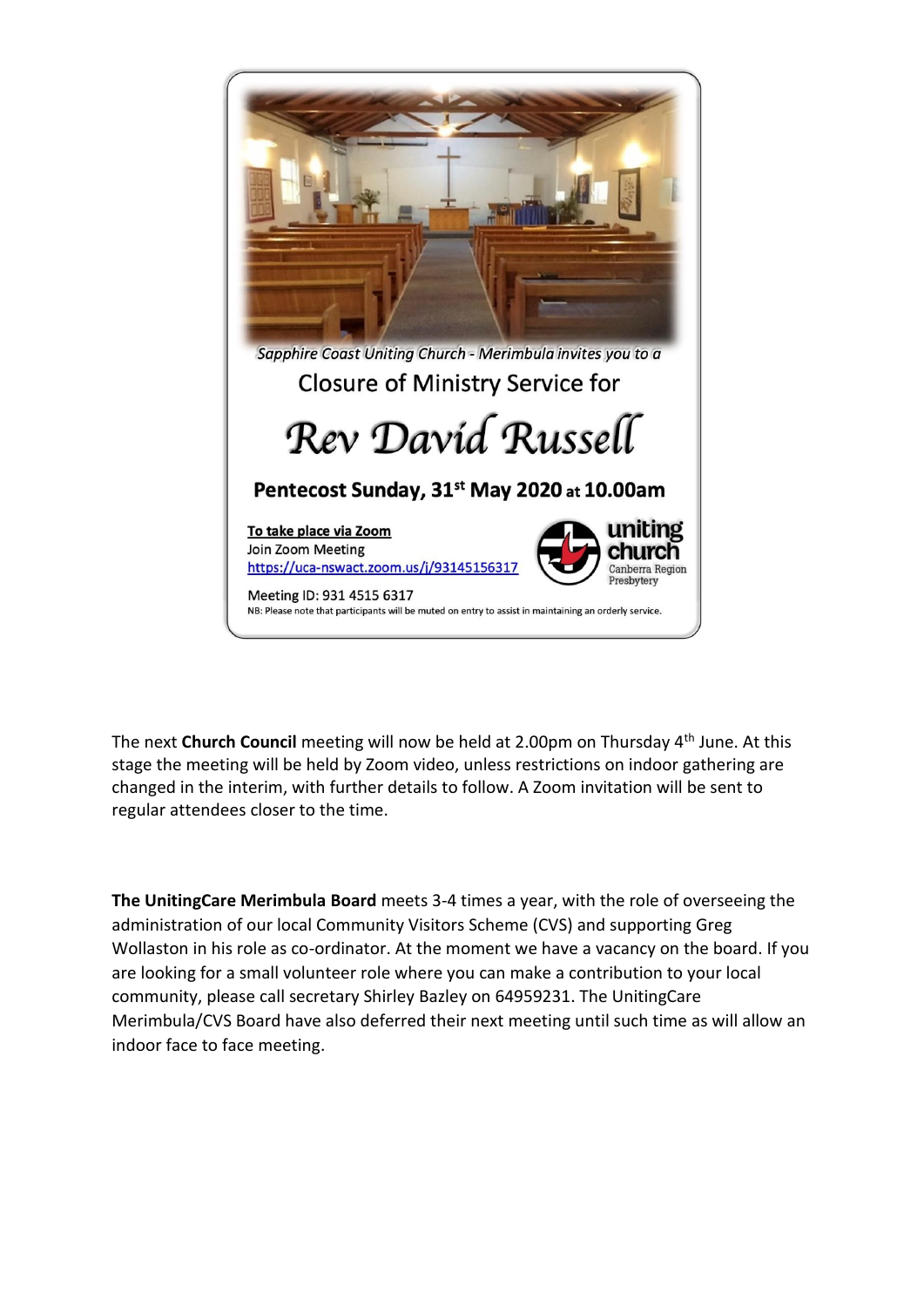## **Lectionary readings this week:**

**Pentecost Sunday 31st May 2020**

Acts 2: 1-21

1 Corinthians 12: 3b-13

John 20: 19-23

Thoughts from Bruce Prewer

ONLY ONE THING IS INFINITE

Every visible thing around us, and most of the invisible things, are ultimately non-renewable. The earth, the sun, the solar system, the whole universe, appears to be running down, and bit by bit falling into disorder. All is subject to entropy, in line with what we call the second law of thermodynamics... There is one Thing alone which is infinite. One awesome Thing that is inexhaustible. One awesome Entity that is prodigal in its generosity. Today we celebrate a vibrant aspect of that awesome Thing: we call it **Pentecost.**

*"And in the last days, God declares, I will pour out my Spirit upon all flesh, and your sons and daughters shall prophesy, your young men shall have visions and your old people shall dream dreams." Acts 2:17*

Pentecost was a special blessing. We celebrate the day when the infant church became dramatically aware of the inexhaustible resource which we call the Holy Spirit, "poured out on all flesh". The Holy Spirit is God's own presence with us. Not God in some distant heaven. Not God on some loftier plane of existence. Not some sub-god or archangel paying us a visit. But the One God, holy beyond comprehension, truly with us and within us in unique power. Like when Jesus was around, but even more widely available.

They were gathered together in the one place when out of the blue the something extraordinary happened. And I mean extra-ordinary! The disciples and their friends had been a small and vulnerable community. But on the day of Pentecost they no longer felt either small or vulnerable. They were ready to take on the world.

The Holy Spirit did this. They had a personal experience of the awesome, lavish, intimacy and power of God. It was so amazing that they later struggled to convey what happened. They described it as a sound like a mighty, rushing wind which filled the whole building. Again they explained it as being like tongues of fire, resting on each head. That word "like" grapples with the difficulty of describing the extra-sensory nature of the Holy Spirit's inflowing. It is beyond words yet they had to attempt to describe it in words.

#### A TIME TO TREMBLE

Thinking about the Holy Spirit on one hand should "scare the living daylights out of us." This is truly an awesome thing! The ultimate mega-awesome thing ! The Holy Presence of the Maker of all things seen and unseen. Our Source and our End. The Judge who reads our most secret thoughts. Scary stuff!

There is a time to tremble with awe.

But on the other hand, thinking about the Holy Spirit should leave us trembling with love; filled with wonder, thanks and praise. The Holy Spirit is the very soul of our Divine Saviour and Friend; the very breath that sustains our life, the fire that warms our hearts and welds our faith and inspires our love for others.

We both worship and trust this Holy One whose resources are inexhaustible. Whose power forever makes all things new. Whose patience is greater than all human folly and whose mercy is deeper than all human wickedness. Whose grace is ever inclusive in its embracing of the lost, whose wisdom is the only ocean that can never be plumbed, and whose love is the only universe that can never suffer entropy.

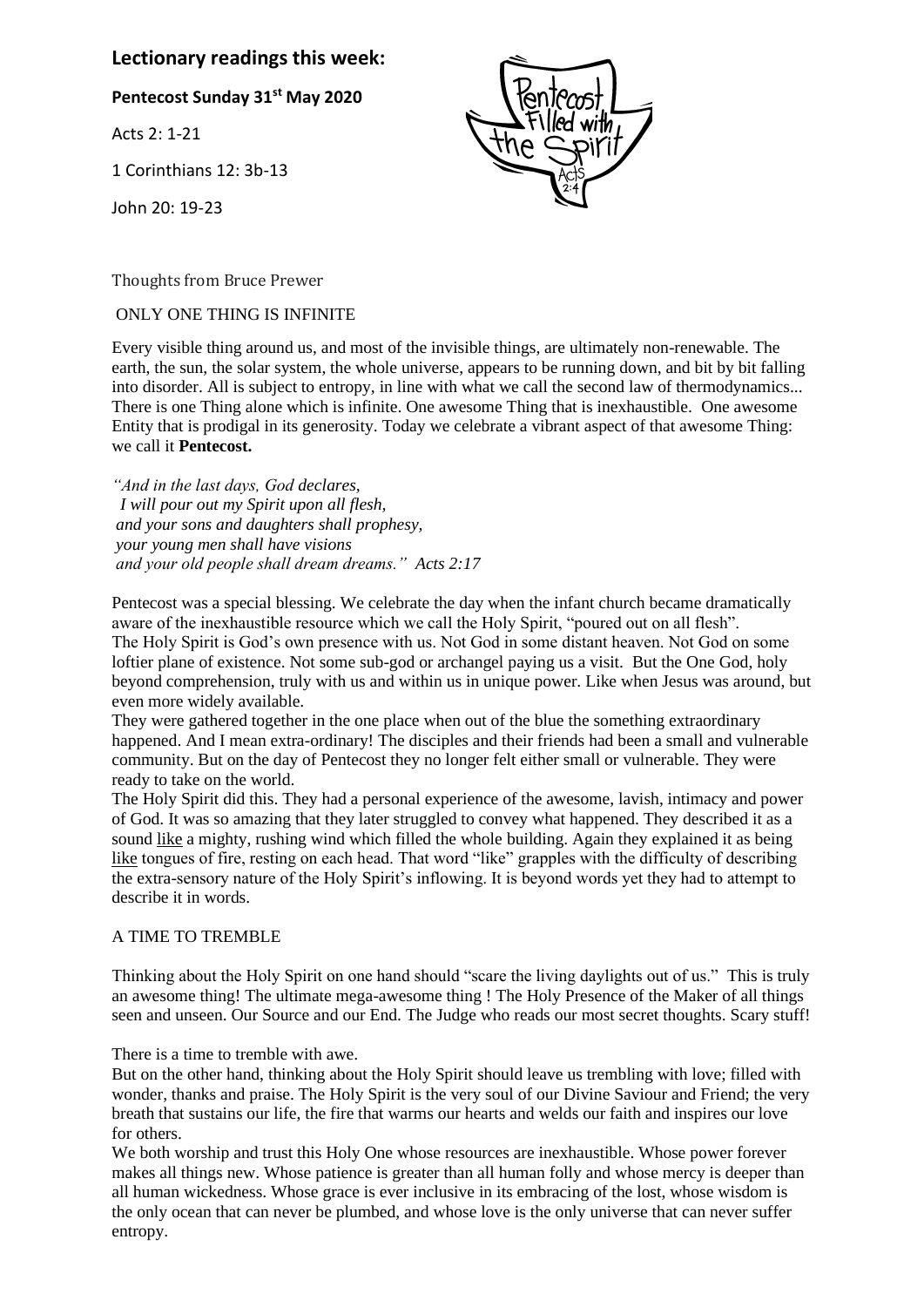No entropy. This never runs down or falls into disorder. The second law of thermodynamics has no hold over the Holy Spirit. All else may run down and may disintegrate, but not this Spiritual Reality. Eternally renewable energy? This is it!

#### HOW WILL OUR LIVES RUN OUT?

Through circumstances beyond our control we may run out of gainful employment. In ways we cannot anticipate we may run out of good health. By the accidents of life, or by changing values, we may one day run out of friends. Through the occurrence of disease or disaster we may run out of loved ones. In the trials life we may run out of energy and exhaust all our reserves of optimism. The hour will certainly come when we will have run out of time.

But there remains the **Pentecost factor.** The Holy Spirit who is the ultimate Friend and Counsellor (as Jesus promised) is to be with us forever. Forever! The one Source of ever-renewable life and love and holy joy!

Forever. With us and for us and in us forever! For those who welcome and trust this Holy Spirit, hope and well-grounded optimism never runs out.

*"And in the last days, God declares, I will pour out my Spirit upon all flesh, and your sons and daughters shall prophesy, your young men shall have visions and your old people shall dream dreams." Acts 2:17*

#### **PRAYERS FOR OTHERS**

Holy Spirit, because you have come to us like wind and fire, this world can never be a barren and joyless place. May all people and all nations make room for your Presence. May they come to recognise you, to trust you, and to love you. Then in loving you, may they find the resources to love one another.

Spirit of truth, inflame your children with a zeal for a reformation of communities and nations which is grounded in love. Give us a passion for justice and truth administered with grace and mercy. Teach the way of Christ in all things.

We pray, loving Spirit, for the comfort of your Spirit for all who are frail, diseased, injured or in sorrow. We name before you members of this congregation for whom we hold a special concern: Please shape, direct and bless all the powers of healing, and let trust and peace reside in every heart.

We thank you for all those especially precious to us, who now share the resurrection of Christ Jesus. By your Spirit give us the grace to so live and love, that in the hour of our death we may move on to join their joyful company.

**Ed** Through Christ Jesus our Redeemer. Amen

#### **Contact Details**

Church email: [merimbulaunitingchurch@gmail.com](mailto:merimbulaunitingchurch@gmail.com) Church Council Chairman Colin: 64950961 Church website: [www.merimbulaunitingchurch.com.au](http://www.merimbulaunitingchurch.com.au/) Wyndham Congregation: Nancy Grant – 64942127

Sapphire Coast Uniting Church acknowledges the First Peoples of the land on which our congregations meet, work, play and live. We honour them for their continuing custodianship from time beyond remembering. We pay our respects to elders, past, present and emerging.